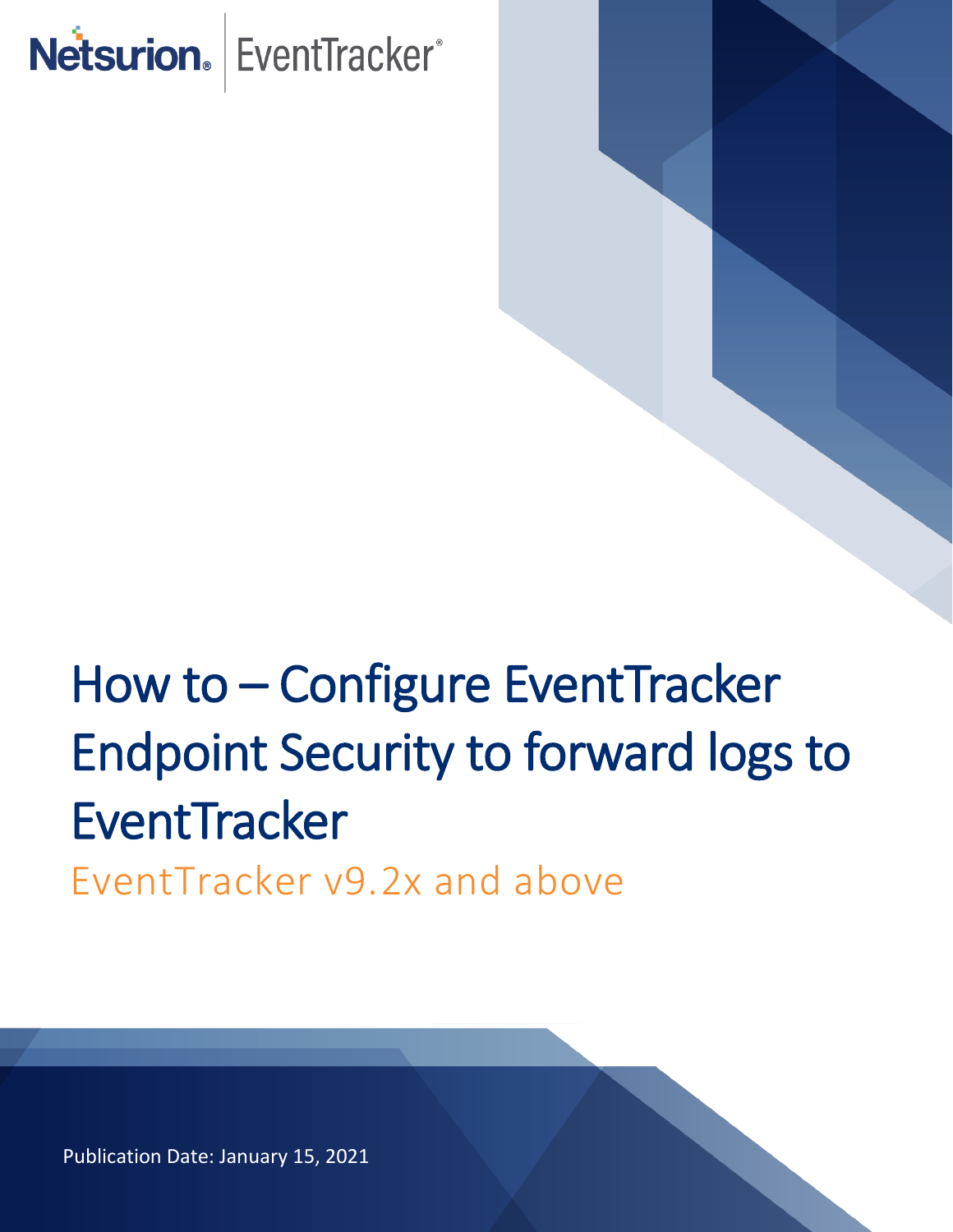#### Abstract

This guide provides instructions to configure EventTracker Endpoint Security to send its logs to EventTracker.

#### Scope

The configuration details in this guide are consistent with EventTracker version v9.2x or above and **EventTracker Endpoint Security**

#### Audience

Administrators who are assigned task to monitor EventTracker Endpoint Security events using EventTracker.

*The information contained in this document represents the current view of Netsurion on the issues discussed as of the date of publication. Because Netsurion must respond to changing market conditions, it should not be interpreted to be a commitment on the part of Netsurion, and Netsurion cannot guarantee the accuracy of any information presented after the date of publication.* 

*This document is for informational purposes only. Netsurion MAKES NO WARRANTIES, EXPRESS OR IMPLIED, AS TO THE INFORMATION IN THIS DOCUMENT.* 

*Complying with all applicable copyright laws is the responsibility of the user. Without limiting the rights under copyright, this paper may be freely distributed without permission from Netsurion, if its content is unaltered, nothing is added to the content and credit to Netsurion is provided.* 

*Netsurion may have patents, patent applications, trademarks, copyrights, or other intellectual property rights covering subject matter in this document. Except as expressly provided in any written license agreement from Netsurion, the furnishing of this document does not give you any license to these patents, trademarks, copyrights, or other intellectual property.* 

*The example companies, organizations, products, people and events depicted herein are fictitious. No association with any real company, organization, product, person or event is intended or should be inferred.* 

*© 2021 Netsurion. All rights reserved. The names of actual companies and products mentioned herein may be the trademarks of their respective owners.*

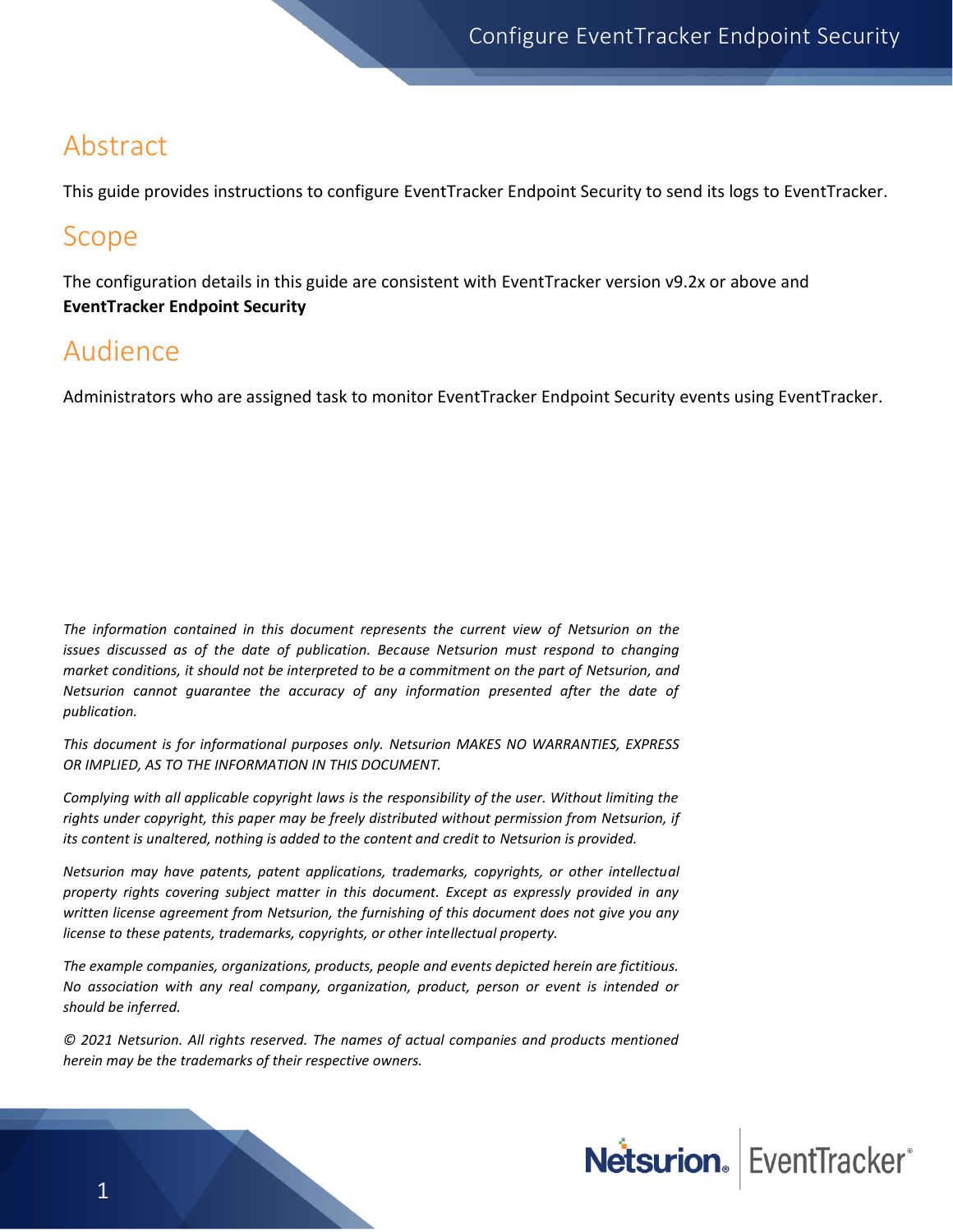## Table of Contents

<span id="page-2-0"></span>

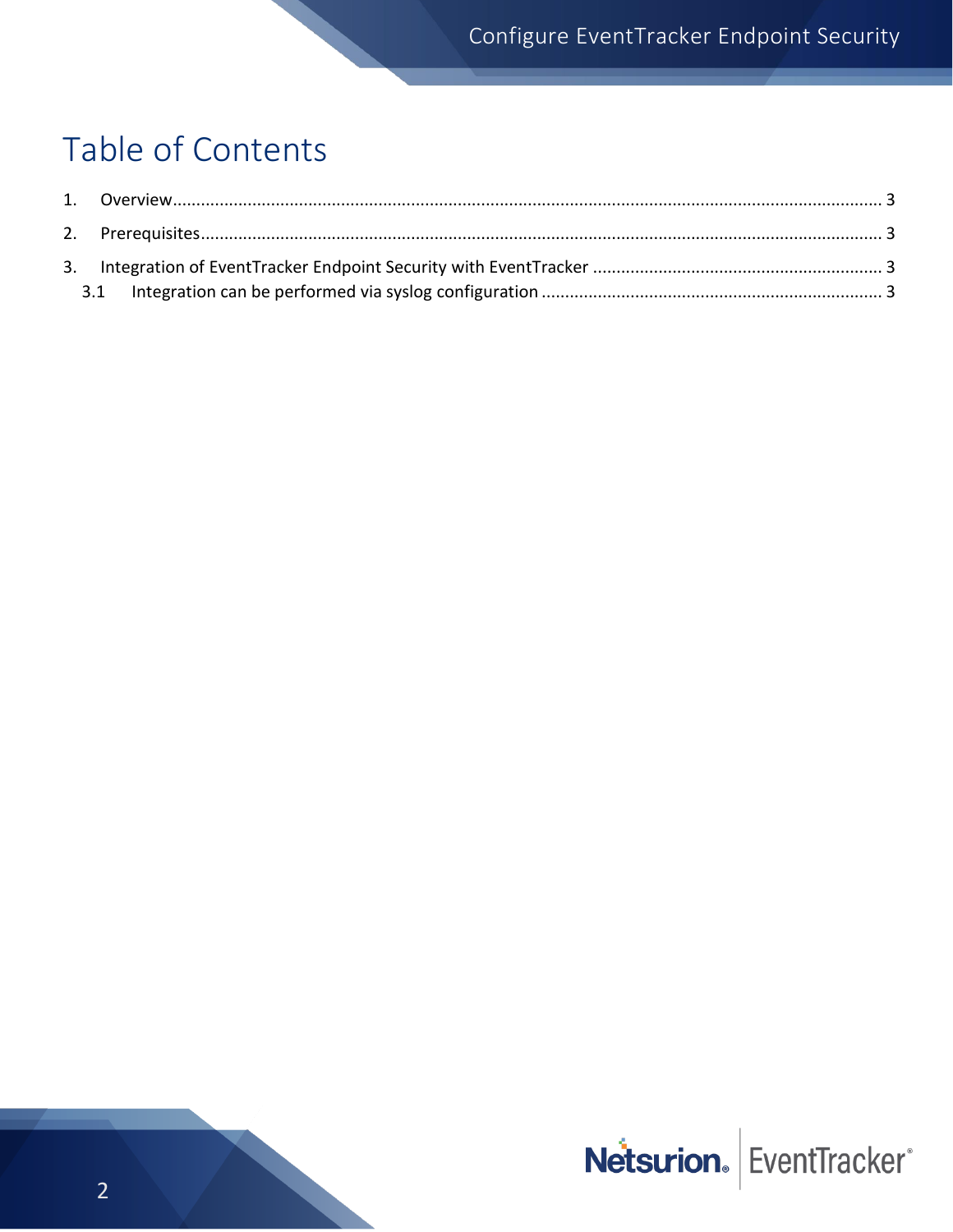### 1. Overview

EventTracker Endpoint Security provides a predictive threat prevention platform by applying deep learning with its advanced artificial intelligences to cybersecurity.

Its on-device solution protects against zero-day threats and APT attacks with unmatched accuracy. It safeguards the enterprise's endpoints and mobile devices against threats on any infrastructure and provides protection against unknown and evasive cyber-attacks.

EventTracker helps to monitor events from EventTracker Endpoint Security. Its dashboard displays information for EventTracker Endpoint Security and Endpoint Security. Dashboard shows any threat detected and prevented on hosts, login activities, top high-risk users and hosts, malware family detected.

EventTracker reports will provide threat activity, administrator activity and login activity information containing username, hostname, Ip, virus/malware and other important details.

EventTracker's built-in knowledge pack enables you to gather business intelligence providing increased security, performance, availability, and reliability of your systems.

## <span id="page-3-0"></span>2. Prerequisites

- Admin privileges for **EventTracker Endpoint Security**.
- **EventTracker agent** should be installed in the system.

## <span id="page-3-1"></span>3. Integration of EventTracker Endpoint Security with **EventTracker**

#### <span id="page-3-2"></span>3.1 Integration can be performed via syslog configuration

Follow the below steps to configure syslog.

- 1. Login to the EventTracker Endpoint Security console.
- 2. Click on the MSP Name.